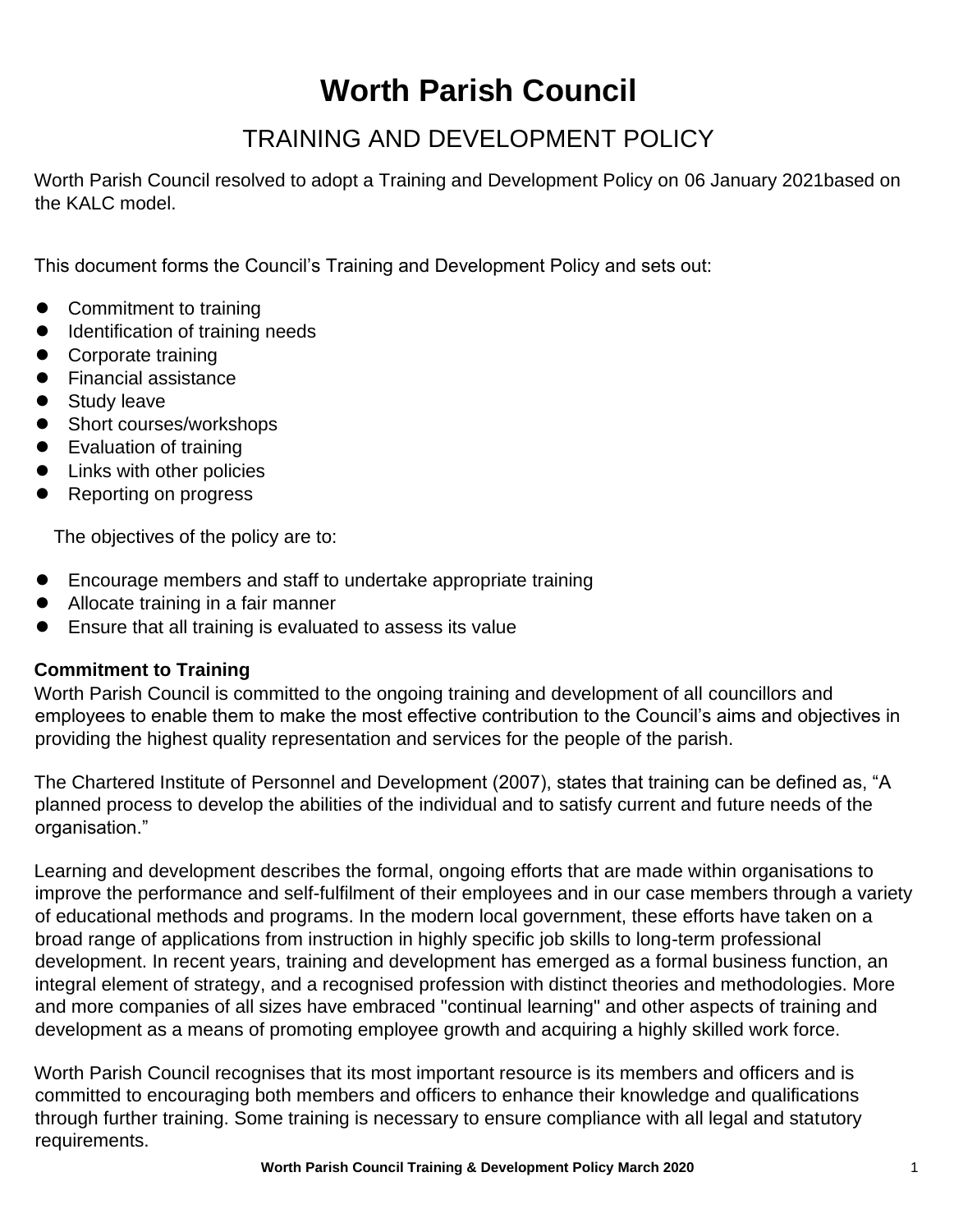Benefits of training:

- Improves the quality of the services and facilities that Worth Parish Council provides
- ⚫ Enables the council to achieve its aims and objectives
- Improves the skills base of employees and members
- Demonstrates that the employees are valued

Training and development will be achieved by including a realistic financial allocation in the annual budget, as well as taking advantage of any relevant partnership provision available.

The process of training and development is as follows:

- ⚫ Training needs should be identified by considering the overall objectives of the organisation, as well as individual requirements.
- Planning and organising training to meet those specific needs.
- ⚫ Evaluating the effectiveness of training.

### **The Identification of Training Needs**

Employees will be asked to identify their development needs. There are number of additional ways that the training needs of staff may be recognised:

- ⚫ During formal interview/review
- ⚫ Following confirmation of appointment.
- ⚫ Formal and informal discussion

Members will be asked to identify their development needs:

- ⚫ Following election/co-option
- ⚫ Formal and informal discussion

Other circumstances may present the need for training:

- Legislative requirements i.e. First Aid, Fire Safety, Manual Handling.
- ⚫ Changes in legislation
- Changes in systems
- New or revised qualifications become available
- Accidents
- ⚫ Professional error
- Introduction of new equipment
- New working methods and practices
- Complaints to the council
- ⚫ A request from a member of staff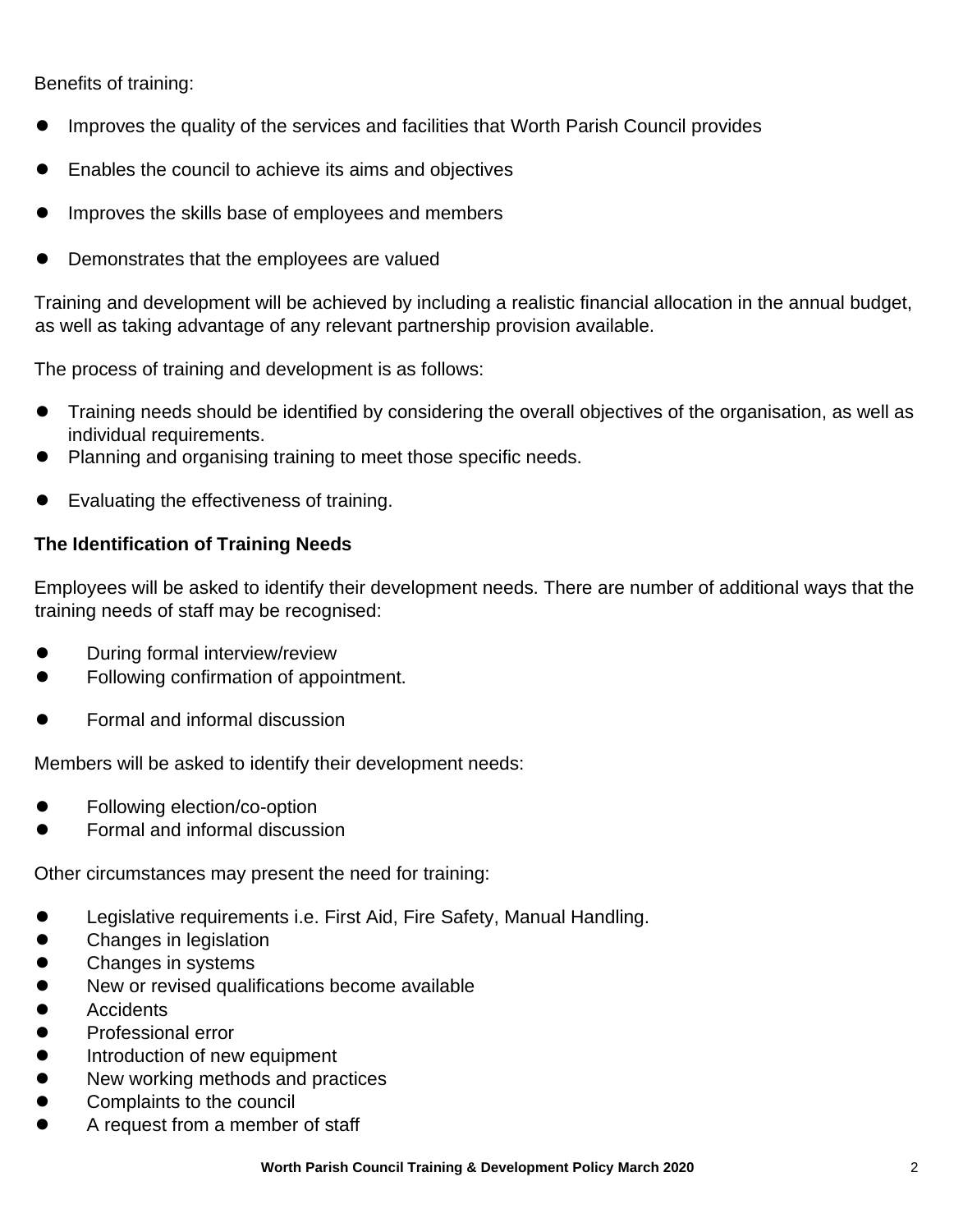⚫ Devolved services / delivery of new services

Employees and members who wish to be nominated for a training course should discuss this with the chairman.

## **Corporate Training**

Corporate training is necessary to ensure that employees are aware of their legal responsibilities or corporate standards e.g. Health and Safety, Risk Management and Equal Opportunities.Employees will be required to attend training courses, workshops or seminars where suitable training is identified.

#### **Financial Assistance**

All supported training must be appropriate to the needs of the council, be relevant to the individual's role and is subject to the availability of financial resources.

Each request will be considered on an individual basis and the benefits to the individual and the organisation will be identified.

In order to best ensure cost effectiveness, members and employees will be required to attend the nearest venue offering the required course, unless an alternative is authorised by the council in the interest of operational effectiveness or 'best value'.

Other considerations include the following:

- Implication of employee release for training course(s) on the operational capability of the council
- The most economic and effective means of training
- Provision and availability of training budget

For approved courses members and employees can expect the following to be sponsored:

- $\bullet$  The course fee
- Examination fees
- Associated membership fees
- ⚫ One payment to re-take a failed examination

Members and officers attending assisted courses are required to inform the clerk immediately of any absences, giving reasons.

Failure to sit an examination may result in the council withdrawing future course funding and/or requesting the refunding of financial assistance. Each case will be considered on an individual basis.

Worth Parish Council operates a Return of Service agreement. Any employee undertaking post-entry qualifications funded by the Council must be aware that should they leave Worth Parish Council employment within two years of completion of the qualification they will be required to repay all costs associated with the undertaking of such training.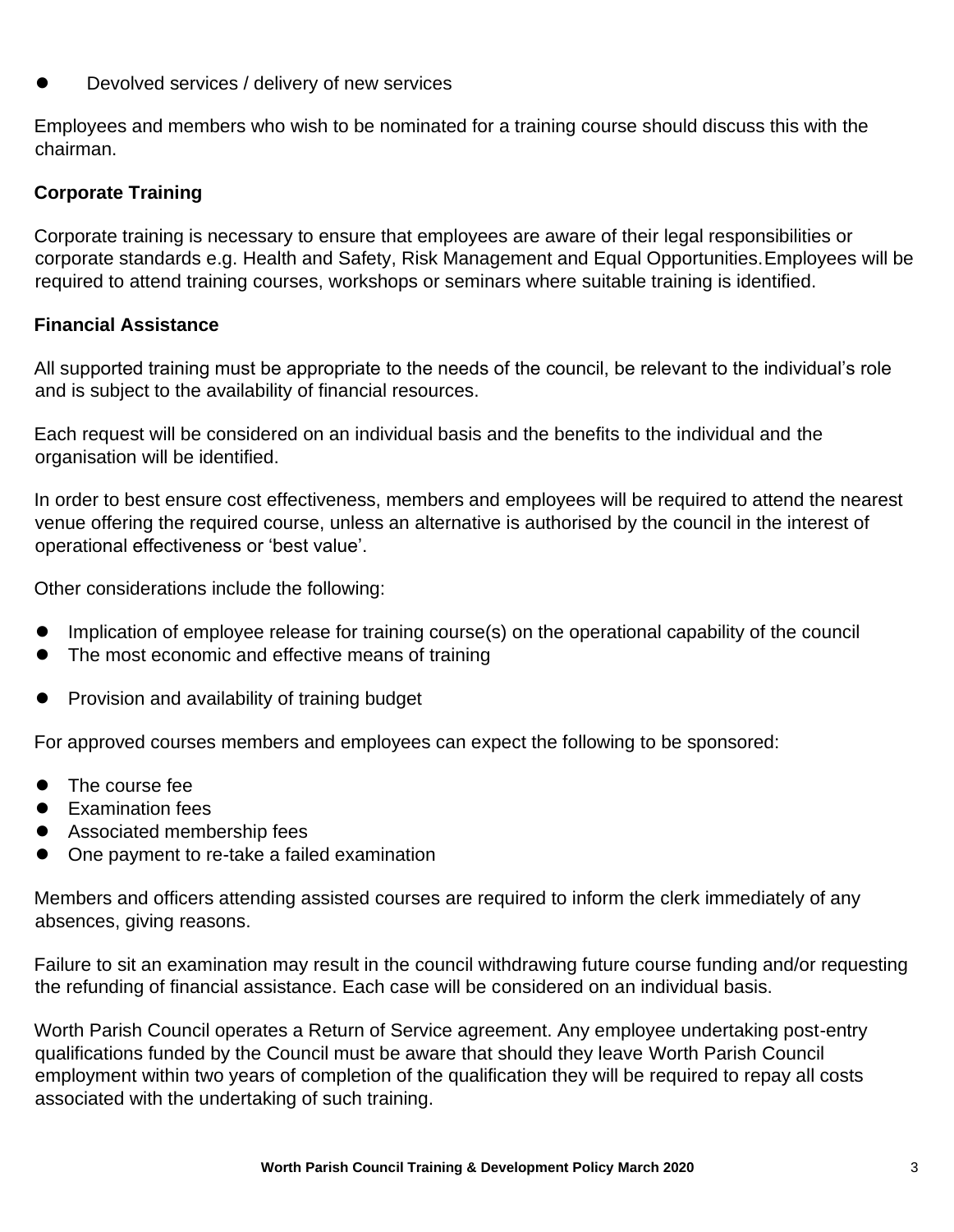If the employee takes up employment with another local authority an exemption to this clause may be granted.

## **Study Leave**

Employees who are given approval to undertake external qualifications are granted the following:

- Study time to attend day-release courses
- ⚫ Time to sit examinations
- Study time of one day per examination, (to be discussed and agreed by the council in advance)
	- Provision of study time must be agreed with the council prior to the course being undertaken.

## **Short Courses/Workshops**

Where attendance is required at a short course, paid leave will be granted to employees.

Members and staff attending approved short courses/workshops/residential weekends can expect the following to be paid:

- The course fee (usually invoiced following the event)
- Travelling expenses in accordance with the Council's current policy
- ⚫ Subsistence in accordance with the Council's current policy

## **Evaluation of Training**

Records of all training undertaken by employees will be kept in the personnel files of each member of staff.

As part of Worth Parish Council's continuing commitment to training and development, employees are asked to provide feedback on the value and effectiveness of the training they undertake highlighting in particular the key implications of new legislation, guidance and/or best practice for the ongoing efficiency and effectiveness of the authority.

## **Links with other Policies**

Relationship with other Council policies:

- ⚫ Equality of opportunity in all aspects of member and officer development
- A 'Statement of Intent' on training for both Members and staff is a requirement for the Re-accreditation of any national recognised charter marks.
- Risk Management Policy a commitment to Training and Development greatly assists in achieving good governance and an effective system of Risk Management
- Health and Safety Policy ongoing training and development is key to ensuring a positive approach to Health and Safety is embedded throughout the authority
- ⚫ Undertaking training is a clear indication of Continuing Professional Development.

## **Reporting on Progress**

The chairman / clerk as appropriate will report annually to the council detailing attendance at training over the year, as well as the inclusion of the member and staff evaluation of courses attended.

**Worth Parish Council Training & Development Policy March 2020** 4